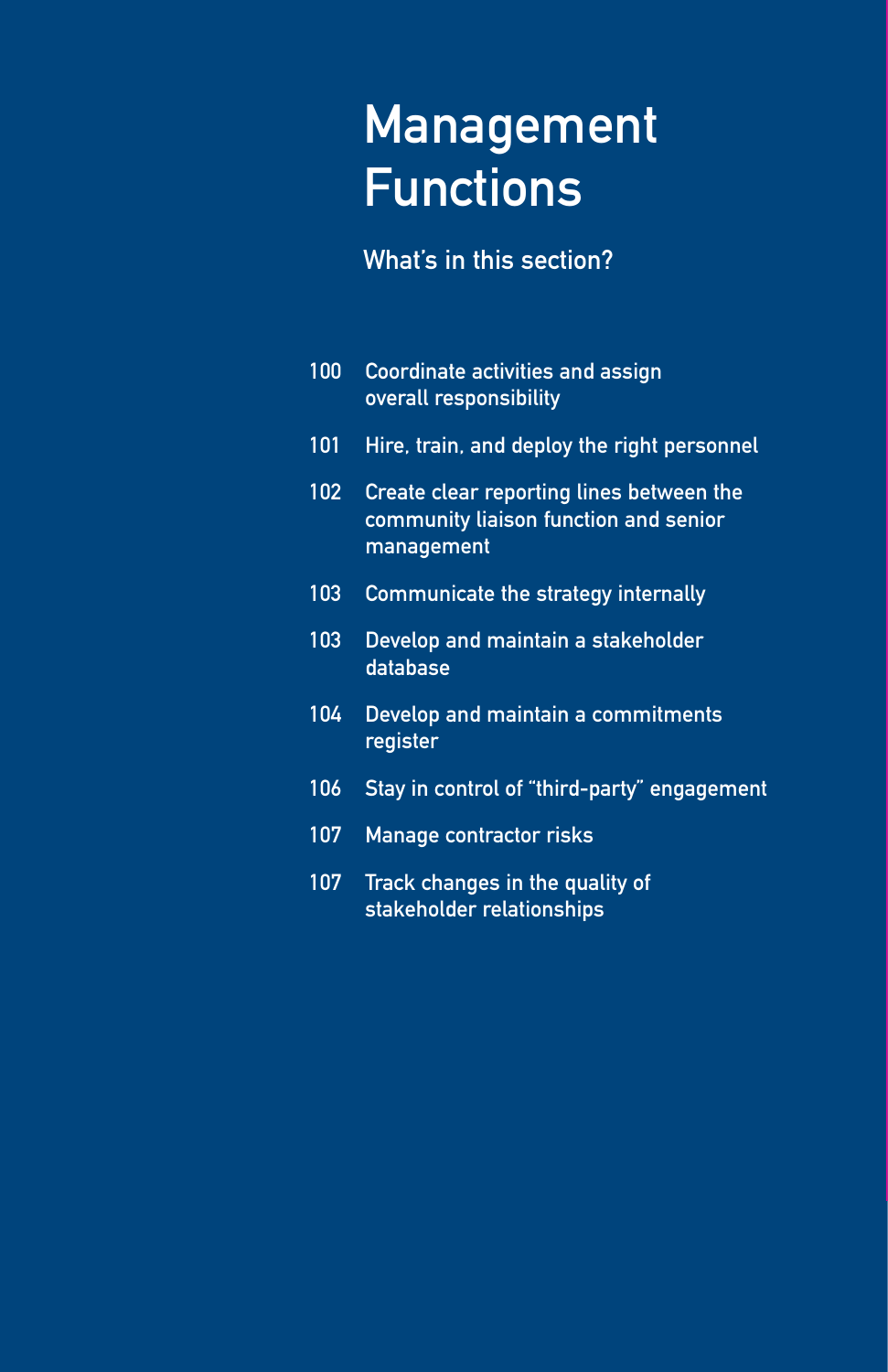

Stakeholder engagement should be managed as one would manage any other business function.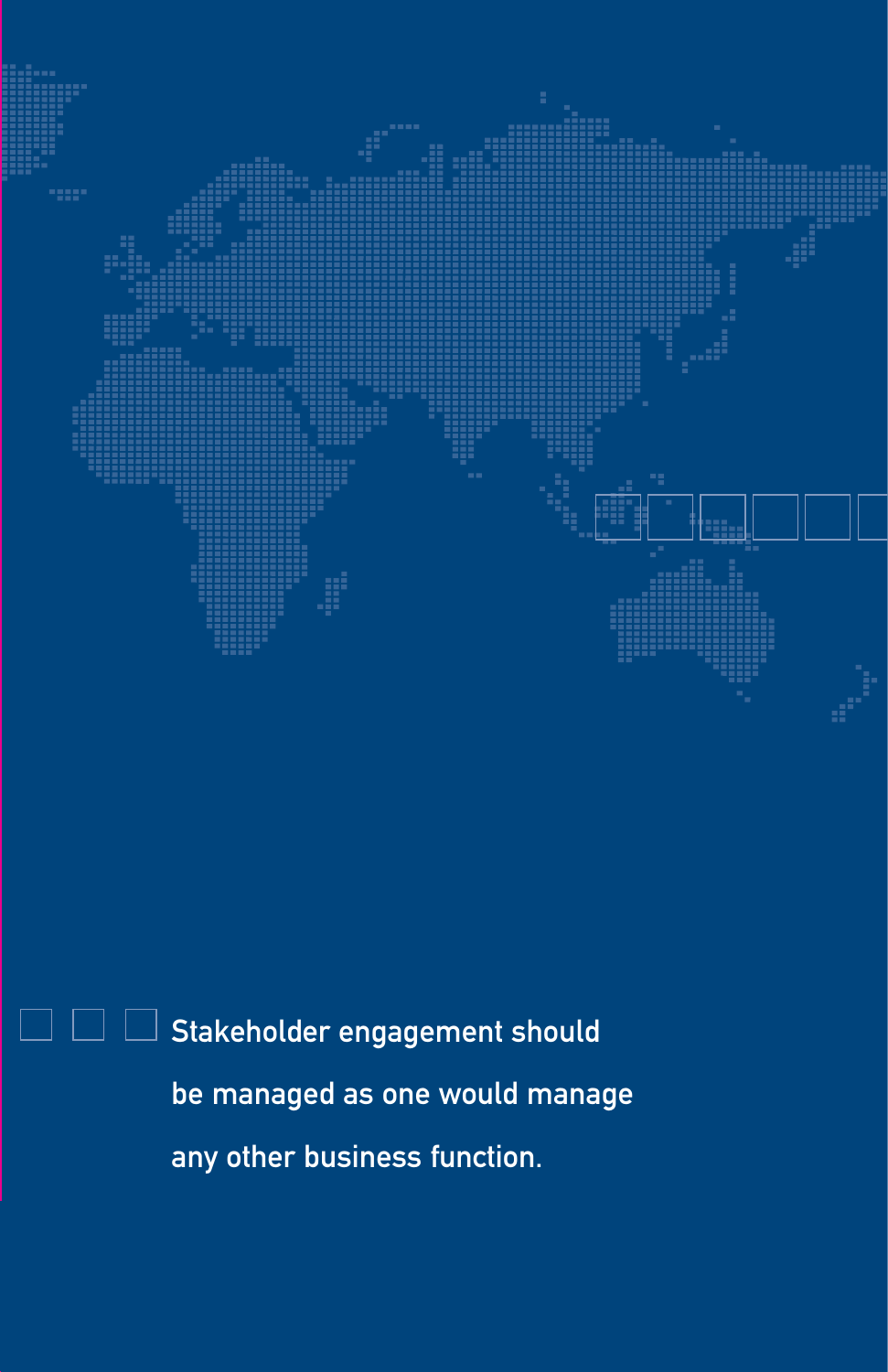

### **D.M.** Gunawan © M. Gunawan

## Management Functions

Increasingly, good practice points to incorporating stakeholder engagement activities into a company's environmental and social management system. In practice this means making its management systematic by integrating it with core business activities. To achieve this, managers will need to identify critical points in the life of the project where stakeholder engagement will be needed, and determine who will deliver these actions and how they can be integrated with core business functions. This involves trying to work out how best to deliver and integrate a number of different aspects of engagement discussed in the previous sections, including: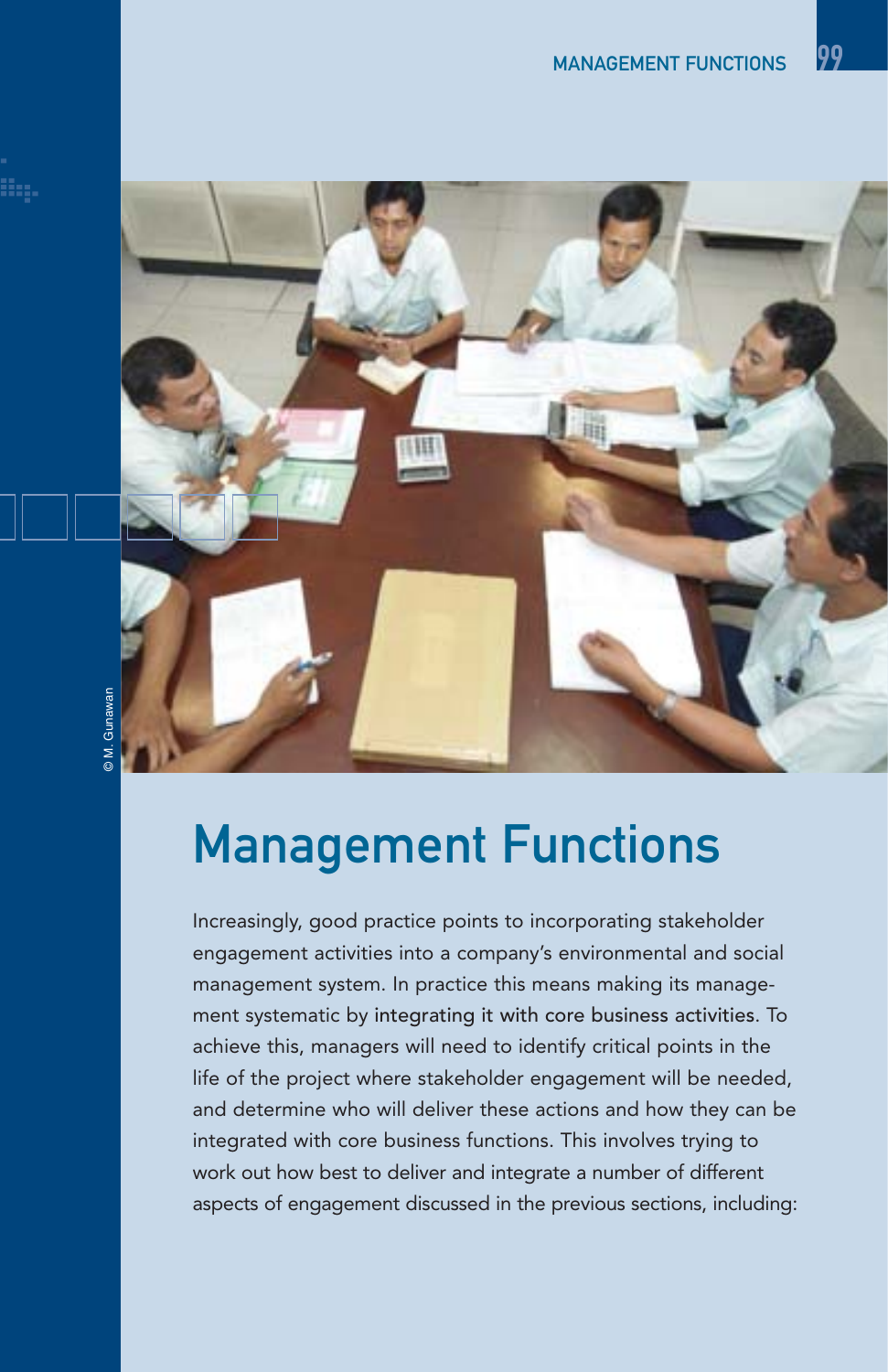- ongoing stakeholder analysis and the assessment of stakeholder concerns from a "risk" perspective
- the hiring and training of community liaison officers
- consultation processes designed to meet the **company's own** policies and/or compliance requirements of lenders and regulators
- input and suggestions received from stakeholders on project design and proposed mitigation measures
- grievance mechanisms that capture and respond to stakeholder concerns
- the involvement of local stakeholders in project monitoring
- reporting information to stakeholders

(Part Two of this handbook identifies some of the key management tasks for each phase of the project cycle.)

Most importantly, stakeholder engagement should be managed as one would manage any other business function — with clearly defined objectives and targets, professional, dedicated staff, established timelines and budget, and senior management responsibility and oversight. Some good practice principles for managing stakeholder engagement processes are given below.

Consistency of information conveyed to stakeholders by different teams or business units within the company is important.

#### $\mathcal V$  Coordinate activities and assign overall responsibility

Over the life of the project, affected communities and other interested parties will likely interact with a variety of representatives from within the project company. It is essential that this diverse set of engagement activities be coordinated. Consistency of information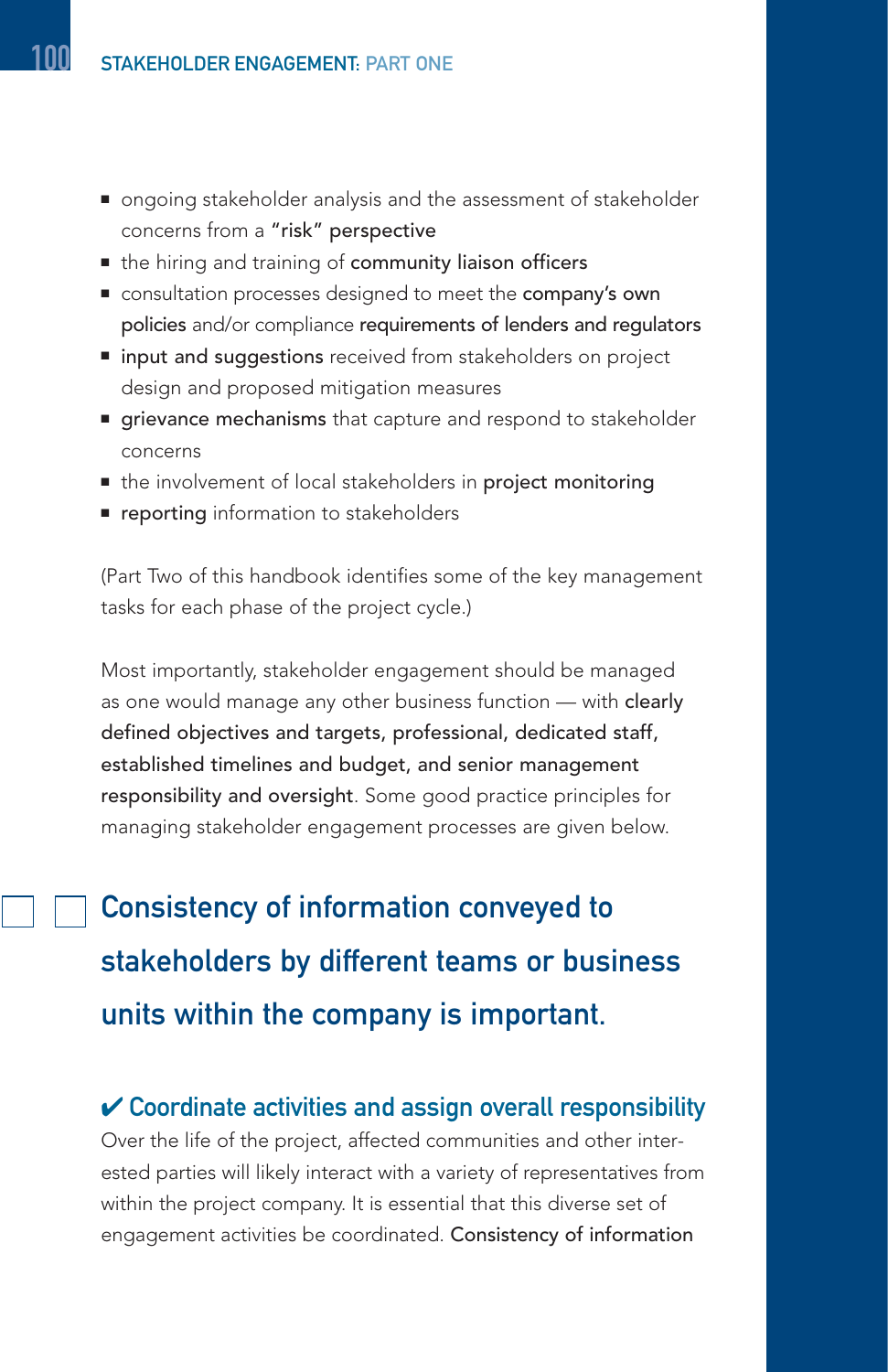### When hiring community liaison staff, consider people who will be able to develop and maintain good working relationships with the local communities.

conveyed to stakeholders by different teams or business units within the company is important, as is keeping track of such activities in order to reduce inefficiencies, confusion, and conflicting messages or commitments. This is usually best achieved by giving a senior manager overall responsibility for stakeholder engagement. This high-level oversight not only helps to underscore the importance of the function, but is needed in order to effectively implement the strategy and coordinate the various activities across the company.

#### $\checkmark$  Hire, train, and deploy the right personnel

Initial stakeholder analysis will provide you with a sense of the type of stakeholder groups the project will need to engage during different phases of the project cycle. Engaging different types of stakeholders requires different skills and staffing considerations. For example, engaging with local communities might require one or more field-based community liaison officers, whereas engagement with government officials or local, national, and international organizations will likely require different skill sets and more direct involvement of senior managers. For projects where the stakeholder engagement process is likely to be complex or sensitive, consider bringing in social advisors or other expert staff to help design and facilitate the process and assist with participatory methodologies and other specialized techniques.

When hiring community liaison staff, consider people who will be able to develop and maintain good working relationships with the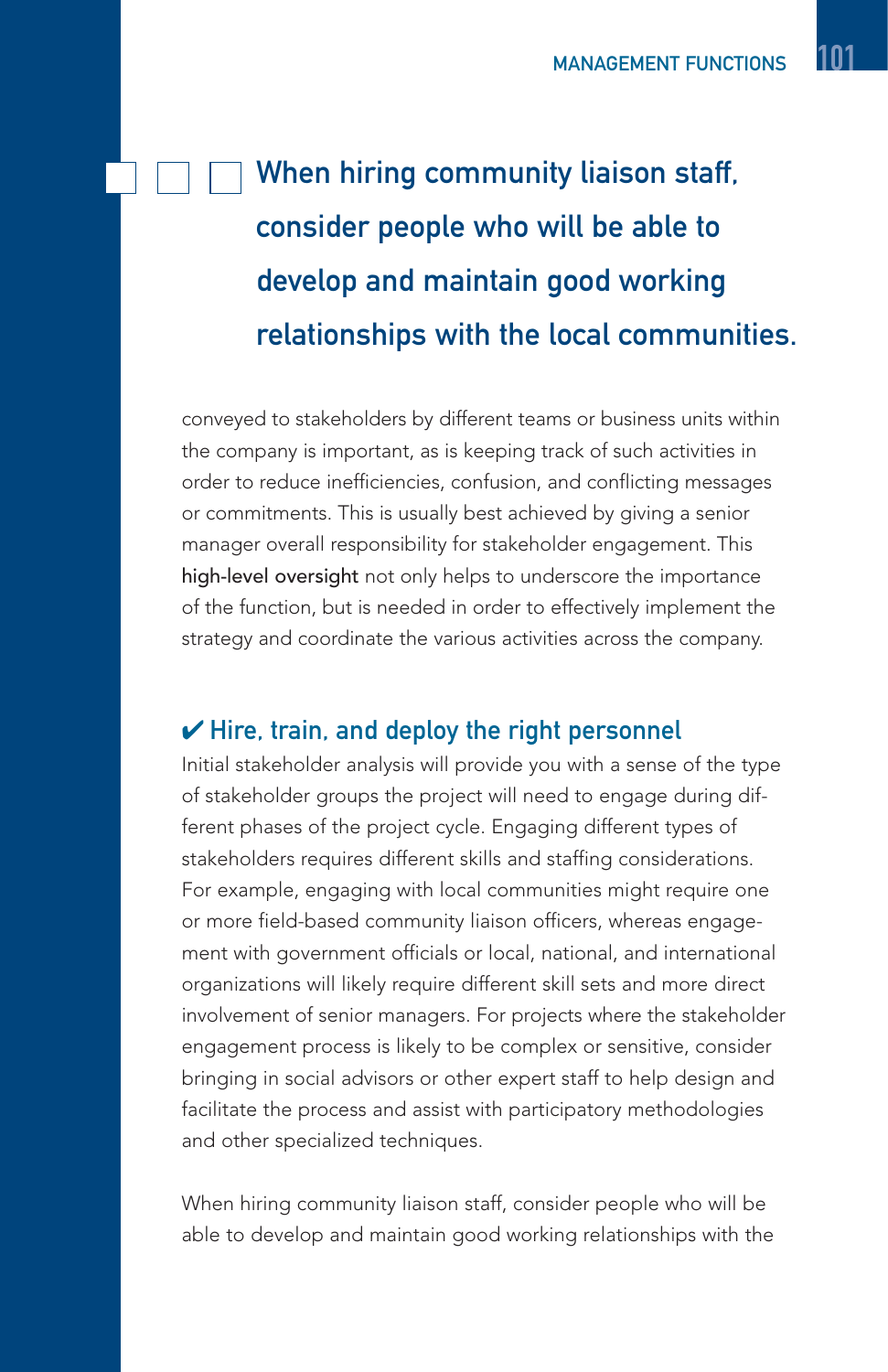local communities. Since their job will involve listening and responding to local concerns and suggestions, qualities to look for include:

- good people and communication skills
- a good understanding of the local language and community/cultural dynamics
- open-mindedness and respect for the views of others
- a solution-oriented approach
- a high integrity/degree of trustworthiness
- a genuine commitment to the position and its goals

#### $\vee$  Create clear reporting lines between the community liaison function and senior management

In order to be effective, community liaison officers need to have the authority to negotiate on behalf of the company. This requires a clear reporting structure and clarification as to which decisions they can take unilaterally, and which are to be passed on to higher levels within the company. Direct reporting lines also enable senior managers to more effectively control risks by being kept informed of this type of field-level information in a timely manner. The more likely it is that the concerns of local stakeholders might pose a risk or reputational issue for the project, the more important it is for community liaison officers to have a direct channel to senior managers.

The more likely it is that the concerns of local stakeholders might pose a risk or reputational issue for the project, the more important it is for community liaison officers to have a direct channel to senior managers.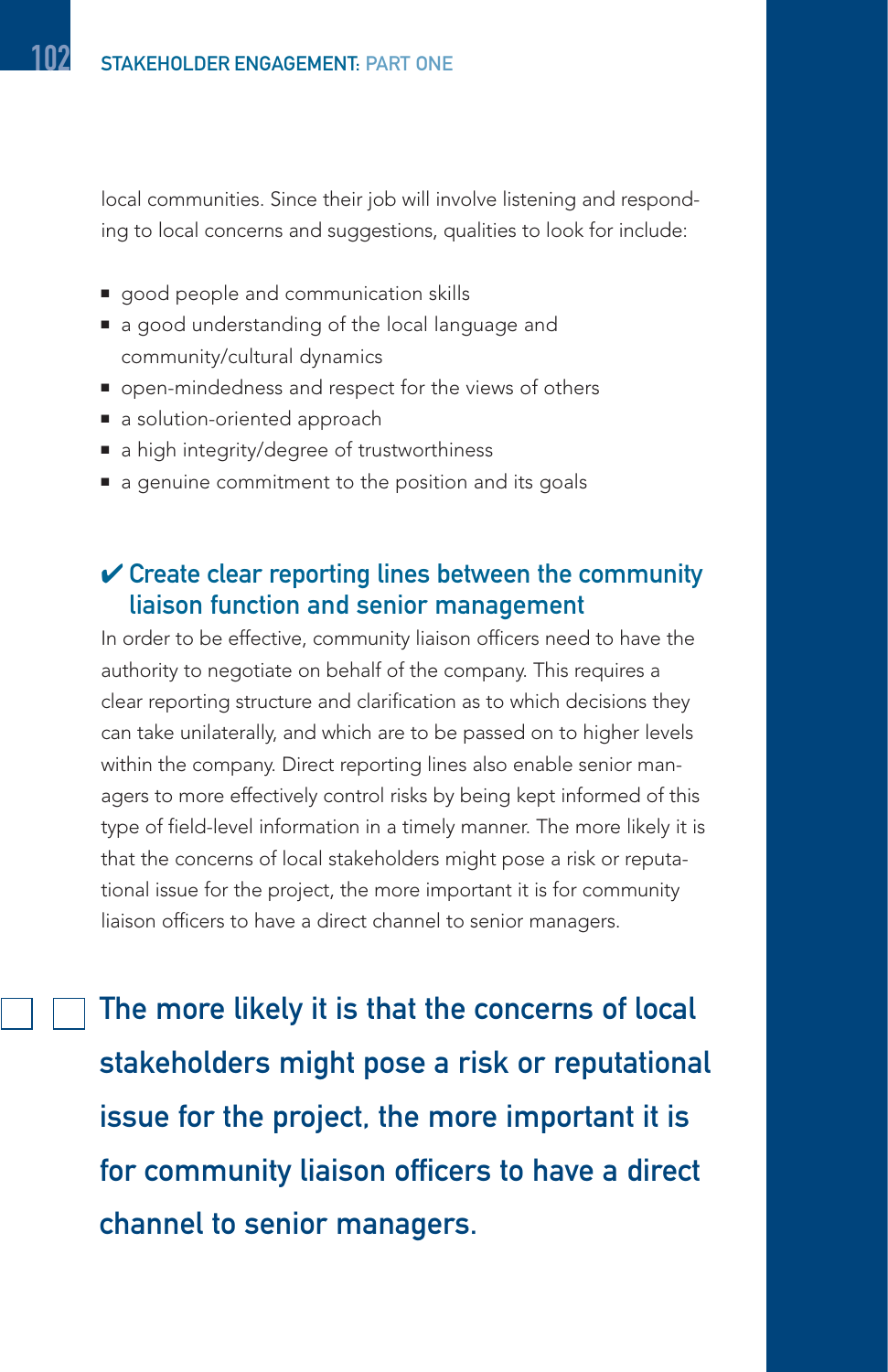#### $\mathcal V$  Communicate the strategy internally

If stakeholder engagement is to be truly integrated into day-to-day business operations, the concept needs to be "owned" by all staff. Every business unit needs to be aware of the strategy and understand why the company is committing time and resources to this endeavor. Too often, stakeholder engagement programs are compartmentalized within the company and regarded as a "soft concept" that is the domain of a few community liaison staff. Avoiding this fate means taking the time to communicate the message internally. By clarifying the links between stakeholder engagement and environmental and social performance – as well as its potential to impact on reputation and project outcomes – you can raise awareness that stakeholder relations is a collective responsibility and give staff across the company an incentive to serve as "ambassadors" in helping to cultivate and maintain good working relationships with external stakeholders.

#### $\checkmark$  Develop and maintain a stakeholder database

A current and regularly updated stakeholder engagement database can be a useful management tool. Ideally, it should contain details of the various stakeholder groups (their representatives, interests and concerns); details of any consultations held (including when these took place, the topics discussed and results); any commitments made by the project company, both those outstanding and those already delivered; and a record of specific grievances lodged and the status of their resolution. Maintaining such a database is important for continuity purposes, especially in the transitions between project phases where personnel changes are common. It can also come in handy for reporting purposes or when a company might need to demonstrate the adequacy of its consultation process.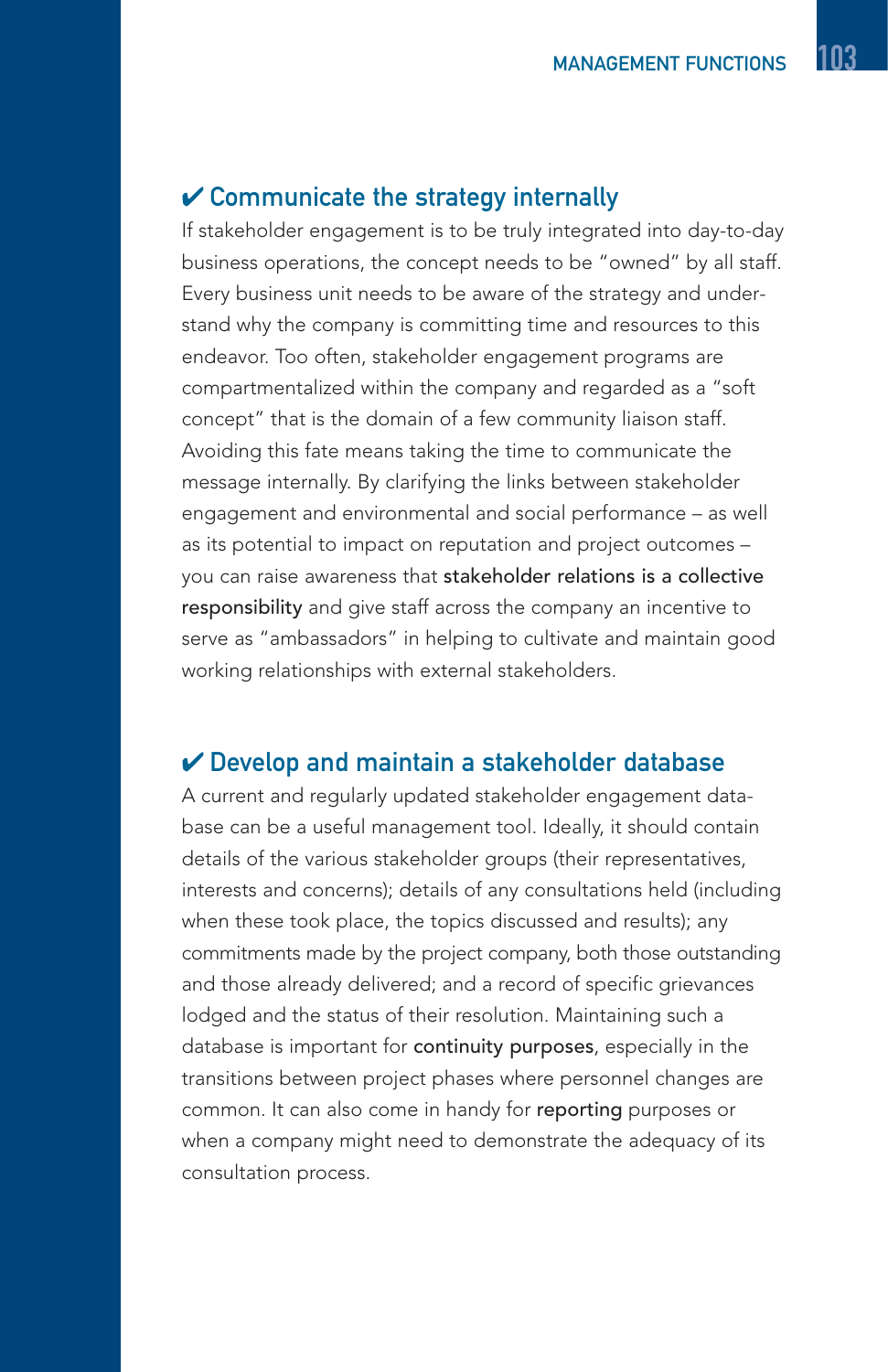#### SASOL, MOZAMBIQUE: ESTABLISHMENT OF A STAKEHOLDER DATABASE FOR THE EIA PROCESS

In conjunction with gaining rights to off-shore hydrocarbon<br>
exploration in Mozambique, Sasol developed an initial list of n conjunction with gaining rights to off-shore hydrocarbon stakeholders and discussed it with key government agencies. Based on the feedback received, an expanded stakeholder list was developed and contacted by the company. This became an iterative process, with additional contacts being either supplied by existing contacts or joining the process in response to media advertisements or public meetings. The expanded list was converted into a database containing names, affiliations, contact numbers, and e-mail addresses (where applicable). The stakeholder database became a very useful company tool, used throughout the public engagement process to ensure ongoing communication with all interested and affected parties.

#### $\vee$  Develop and maintain a commitments register

Doing what you say you will do is essential when it comes to building trust and establishing good working relationships with stakeholders. Timely follow-through requires keeping track of all the various commitments made to stakeholder groups (affected communities, local government, lenders, NGOs, or other organizations) over the life of the project. Typically, the number of commitments made to stakeholders is highest in the early phases of the project around the scoping and environmental and social assessment processes, and relating to grievances and monitoring of impacts during construction. A "commitments register" has emerged as a good practice management tool to record and follow up on a company's many environmental and social commitments made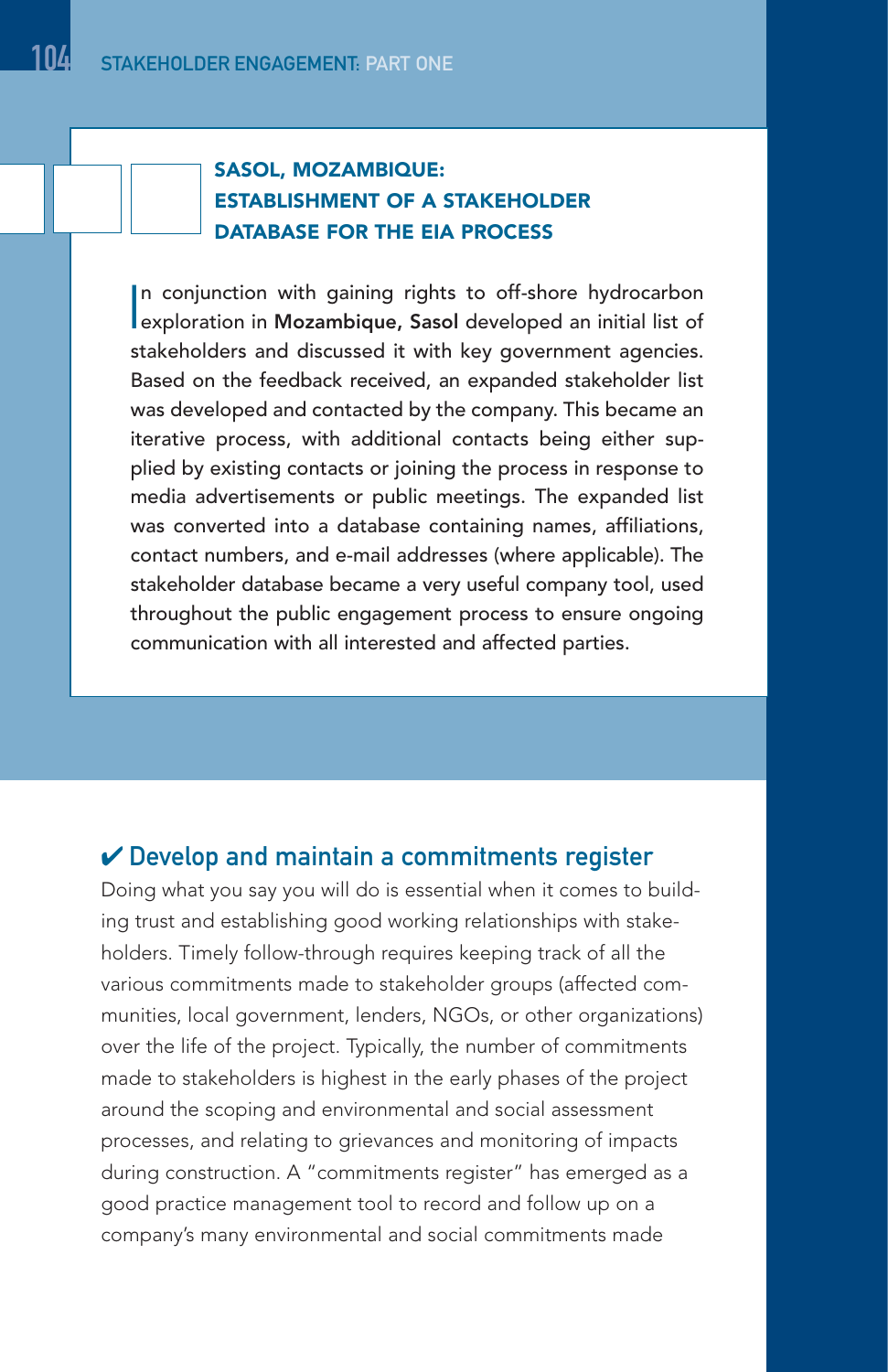#### BAKU-TBLISI-CEYHAN PIPELINE: KEEPING TRACK OF COMMITMENTS MADE IN THE ESIA

Tor the Baku-Tblisi-Ceyhan Pipeline project, the Environmental and Social Impact Assessment (ESIA) documents contained hundreds of management and mitigation measures that the company had committed to implement. Because these commitments were scattered across various sections of the documentation, the company initially experienced difficulty organizing these commitments into actions, so that the environmental and social management program for the project could be developed. To overcome this, a comprehensive list of all of the commitments was developed in a "Commitments Register." The register clearly laid out each commitment, its original source, and where in the management program the commitment would be covered.

Once established, the commitments register was a valuable tool in the development of the environmental and social management system. It served as a link between the ESIA documentation and management system and provided a mechanism whereby commitments made could be followed through to actions on the ground. However, extracting the commitments into a register for the BTC project after the fact was a time-consuming process. It was also found that once extracted from the original documentation, the commitments were often vague, responsibility for implementation was not always clear, and there was significant duplication of commitments.

A lesson learned from the project is that clear and concise language should be used when making commitments and a register of commitments is recommended as part of the overall ESIA documentation deliverable. Ideally, commitments registers could then be organized into a structure that is in line with the project phases (e.g. construction or operations) and sorted by issue (e.g. waste management) to provide greater clarity for both the company and the contractor as to responsibilities for implementation.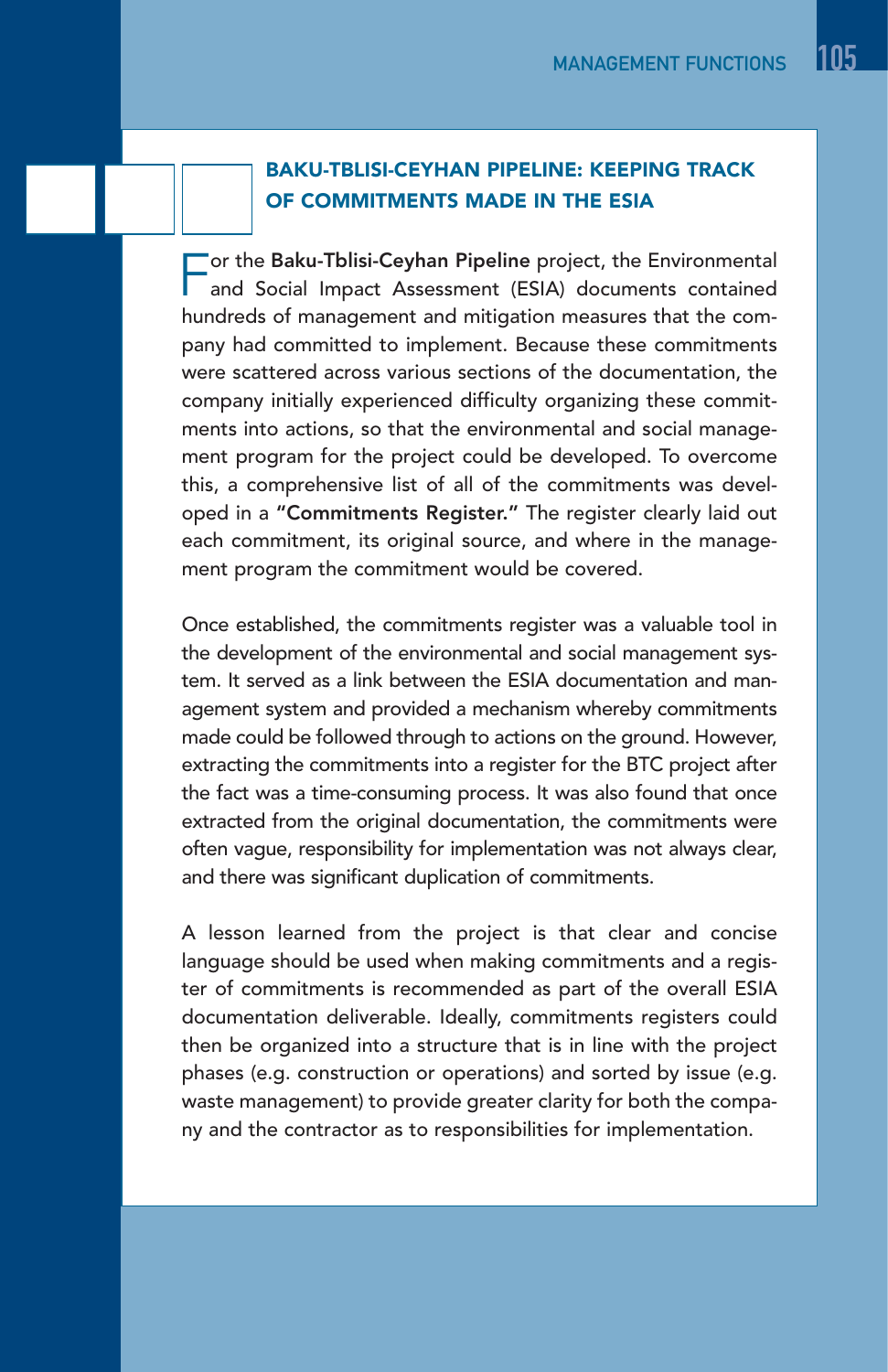during the consultation process and contained in the various environmental and social assessment documentation and action plans. It should contain timeframes for action and, importantly, assign responsibility to the appropriate individuals, business units or implementing third party (which in some cases may be the contractor, an NGO or local government agency).

Part of managing stakeholder relationships is keeping track of who is speaking on the project's behalf and what is being said by third parties.

#### $\checkmark$  Stay in control of "third-party" engagement

Part of managing stakeholder relationships is keeping track of who is speaking on the project's behalf and what is being said by third parties. External specialists and consultants, as well as government regulators, and NGOs and contractors working with the project company, may be required to interact with project stakeholders. There are times when such third-party engagement involves risks that will need to be actively managed. These include disclosure of project information that is inconsistent with that disseminated by the company; consultation activities that are culturally inappropriate or that exclude certain stakeholder groups; the raising of false expectations about project benefits (e.g., compensation levels and employment opportunities); the making of commitments on behalf of the company without having obtained prior agreement; and the failure to implement impact mitigation measures or community development projects to the satisfaction of the intended beneficiaries.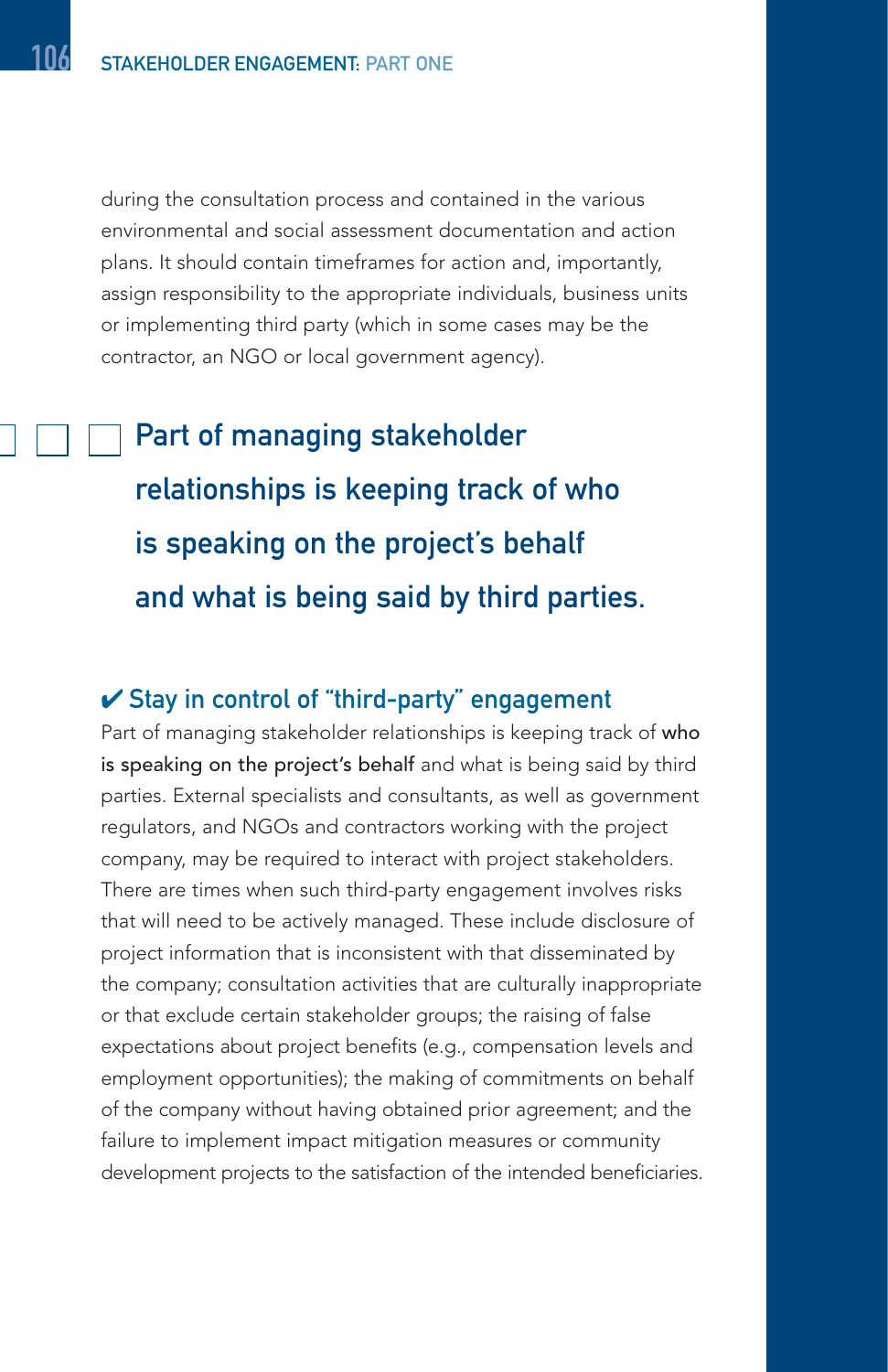One way to reduce such risks is to have project staff present during these interactions, at least initially, and on a periodic basis thereafter. Where feasible, written terms of reference or contractual agreements can be helpful in clarifying the roles of third parties up front, while regular monitoring by project staff once activities are underway is an important means of oversight and quality assurance.

#### $\boldsymbol{\nu}$  Manage contractor risk

Perhaps more than other third parties, contractors have the potential to directly impact stakeholder relations through their behavior and day-to-day interactions with the local population. During the construction phase, contractors and their sub-contractors can have more frequent contact with local stakeholders than do project staff, and affected communities often do not make a distinction between contractors and the company – both are viewed as part of the "project." Contractor actions can therefore pose a risk for companies that should be managed from the outset. This involves selecting contractors that have the capability to deal effectively with stakeholders and putting such requirements into their contract. Contractual requirements might include having their own mechanism for managing grievances, their own manager of community relations, and providing training for their staff and sub-contractors on how to interact with the local population. Company staff should be deployed to monitor contractor actions on the ground and to assist in resolving any complaints from project stakeholders about contractors.

#### $\checkmark$  Track changes in the quality of stakeholder relationships

Because the quality of relationships can change over time and the frequency or intensity of engagement varies during different phases of a project, it might be useful to periodically "test the temperature" of your key stakeholder groups and their level of satisfaction with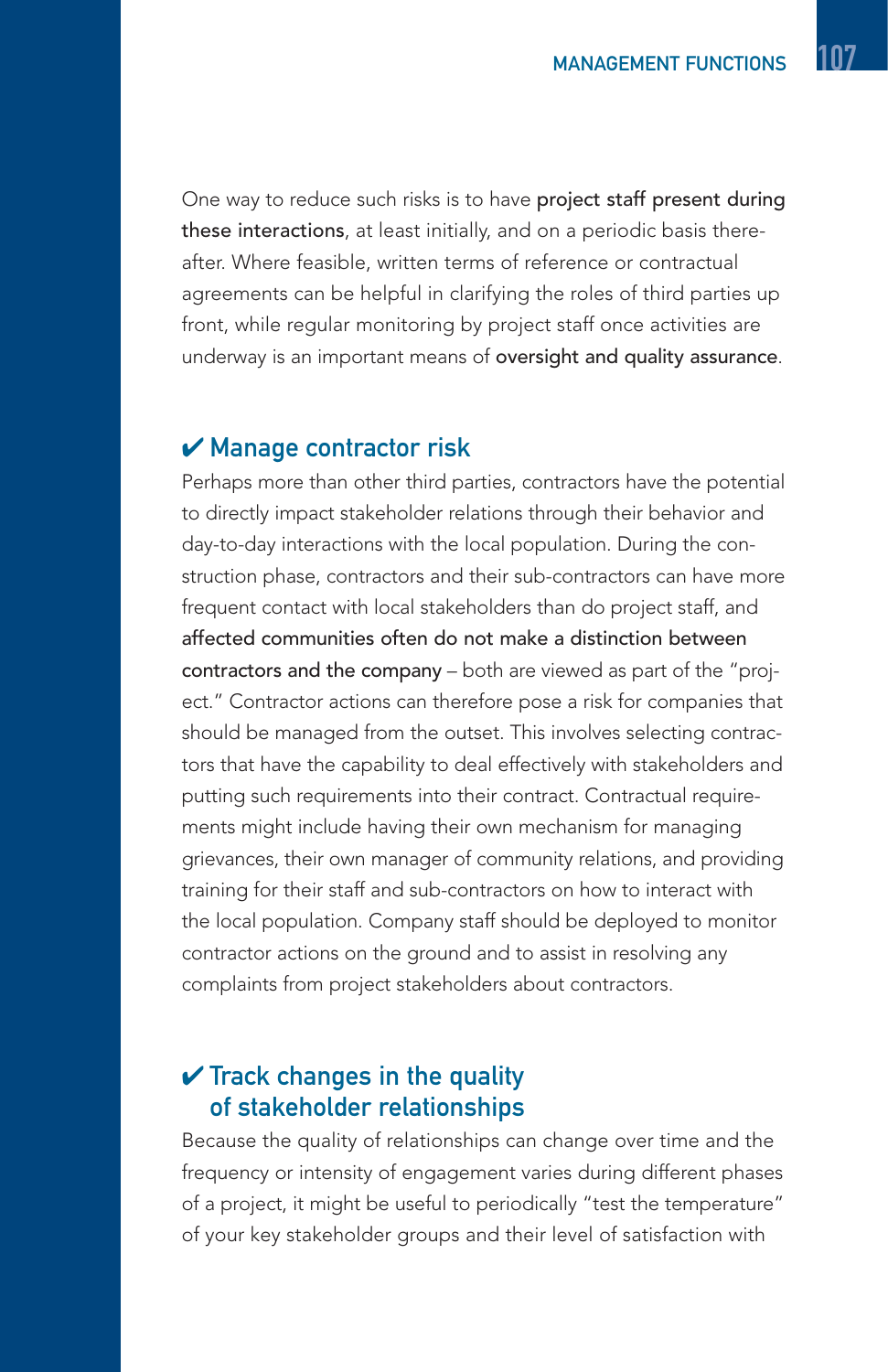the project in general and the engagement process in particular. An annual or semi-annual "perception" survey, independently administered, which uses the same set of questions over time to achieve continuity, is a tool some companies use to help them manage the stakeholder engagement process. By gauging changes in satisfaction levels and identifying the underlying causes, the survey information enables staff and managers to make adjustments to the process or take actions where necessary to get communications and relationships back on track.

#### COSAN SAIC: ESTABLISHING A COMMUNITY CONSULTATION PLAN AS PART OF AN ENVIRONMENTAL MANAGEMENT SYSTEM

Cosan SAIC, the leading sugar and fuel ethanol producer in Brazil, undertook an expansion of its facilities that involves a range of environmental issues, including waste water management, energy consumption, and production waste, among others. The particular region of Brazil in which the company is operating has more stringent environmental regulation than in other parts of the country. Along with providing corporate financing to the company, IFC advised Cosan SAIC in establishing its first-ever integrated Social and Environmental Management System for its facilities. In addition, the company's senior management also committed to integrating community consultation into its management systems and appointed full-time staff to manage their implementation. Because the company is receiving a corporate loan, its commitment to prepare and implement community consultation plans as an integral part of its social and environmental management systems will apply to all future greenfield facilities of Cosan SAIC.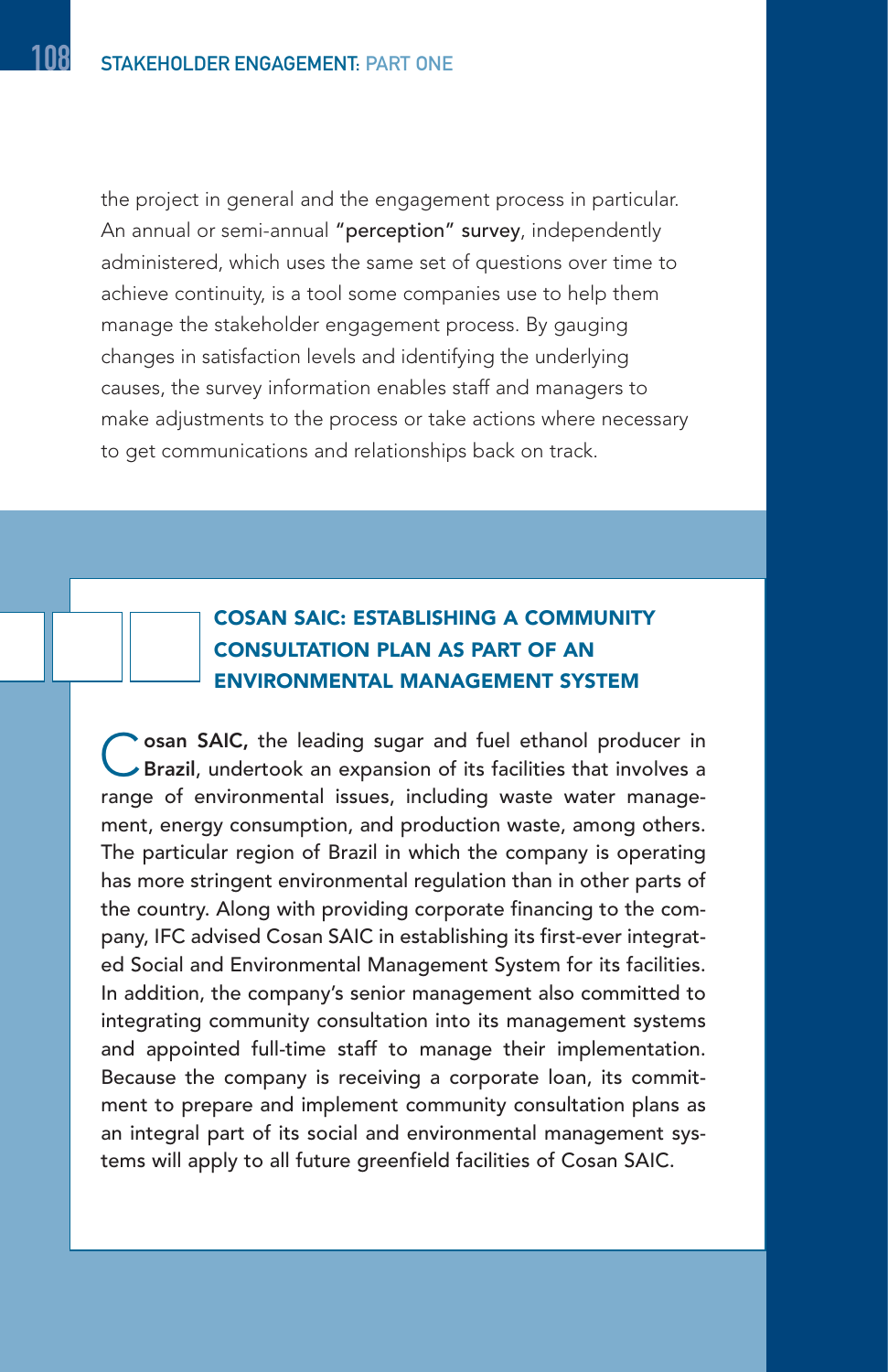#### LONMIN, SOUTH AFRICA: STRENGTHENING COMPANY MANAGEMENT OF STAKEHOLDER RELATIONS

onmin, a large platinum mining company based in South Africa **L** has had an historically poor relationship with its key stakeholders. However, since 2004 the company has taken active steps to try to transform these relationships and strengthen the company's management of stakeholder issues. Key elements of Lonmin's strategy include:

- Contracting an experienced international consultancy to facilitate the establishment and operation of a Stakeholder Engagement Forum
- Providing Lonmin staff and community members with the necessary capacity-building to effectively participate in this Forum
- Commissioning independent "Community Perception Surveys" annually to gauge satisfaction among key stakeholder subgroupings in respect to Lonmin's activities
- Publicly disclosing and disseminating the results of these perception surveys
- Publishing a monthly newspaper focusing on tangible progress and results emanating from the stakeholder engagement process

These efforts have led to significant improvements in community support for Lonmin's activities to date. In addition, the company has made a concerted effort to improve its internal capacity to engage with key stakeholders and to more clearly define and focus these interactions to ensure consistent communication. This has entailed appointing an additional Relationship Manager, clarifying lines of communication both internally and externally, and identifying responsible managers within the company to manage community engagement activities.